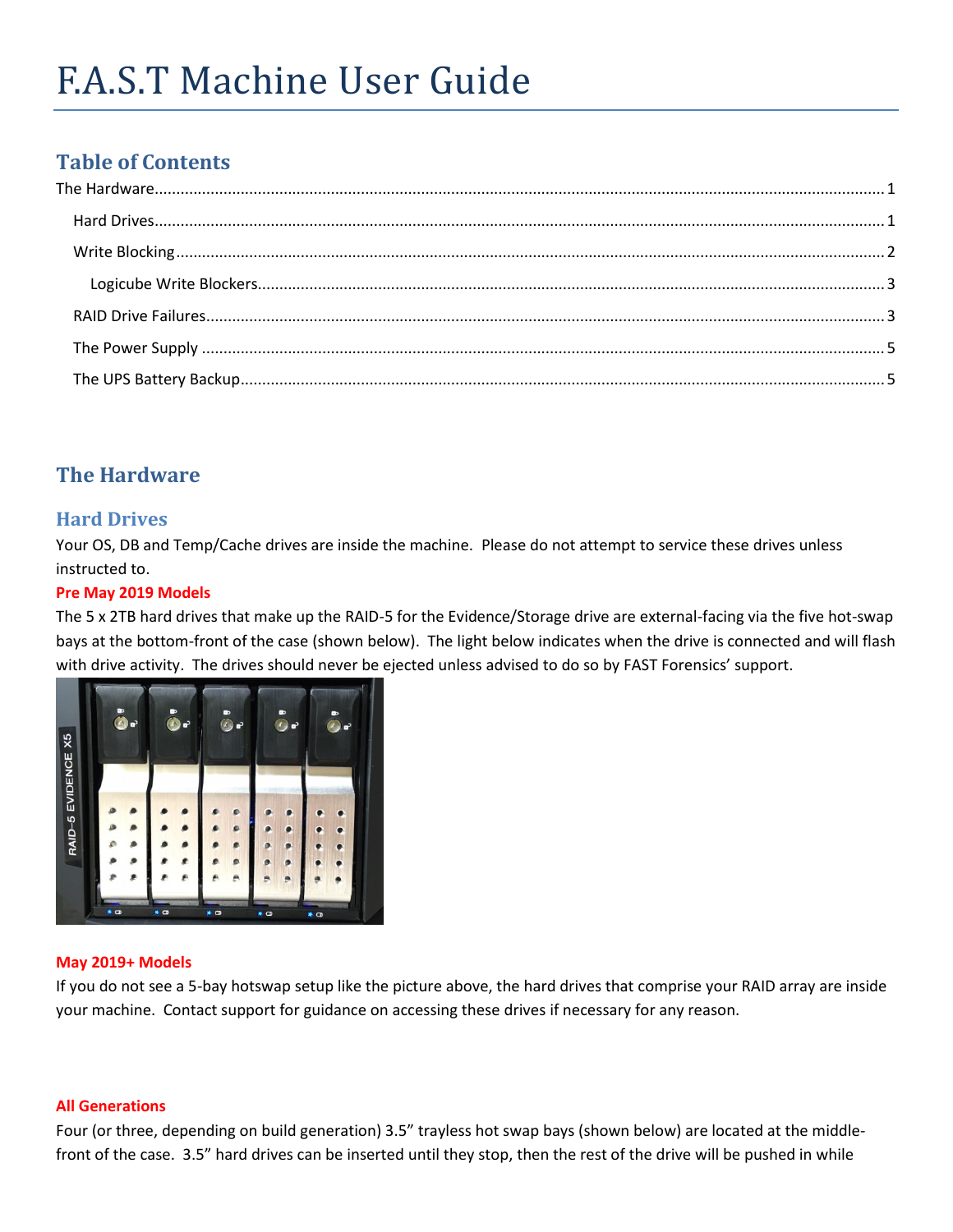closing the bay door. It's important not to force the drives while pushing on the door to close. You should feel the drive sliding in the last inch while applying light pressure when closing the door.



To use one of these bays for a 2.5" hard drive or SSD, utilize the 2.5-to-3.5 conversion tray provided (shown below). Click **HERE** to see a video showing how to use.



## <span id="page-1-0"></span>**Write Blocking Logicube Write Blocker – Gen 1 FAST Machines**

The top two hot swap bays are directly connected to the SAS/SATA ports on the front of the write block. The image below is of a Logicube write blocker.



**Tableau Write Blocker**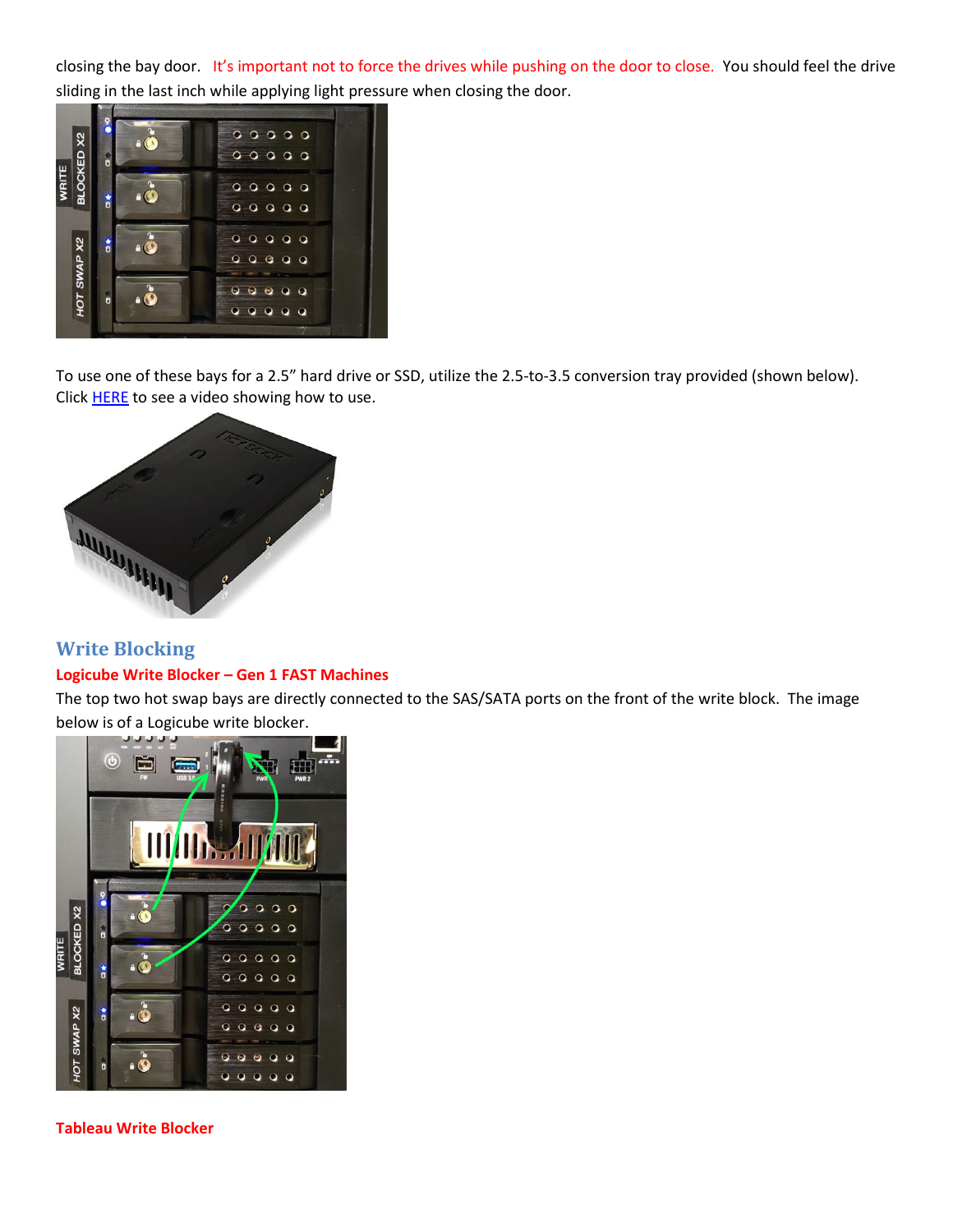If your machine contains a Tableau Write blocker, the two connectors on the front of the Tableau are labeled "SATA/SAS" and "SATA Gen3." The "SATA Gen3" connector feeds the top hot swap bay similar to the picture above. Depending on Generation, the "SATA/SAS" connector may feed the 2<sup>nd</sup> hot swap bay, which will be marked as such to the left of the bays with "SAS." To write block a SAS HDD you must use the 2<sup>nd</sup> write blocked hot swap bay. A SATA HDD can be connected to either write blocked hot swap bay (if your machine has 2 x write-blocked bays) but the "SAS" hot swap bay is only capable of SATA 2 speed so it is recommended to only use the "SATA" labeled hot swap for SATA HDD imaging.

There is no need to connect/disconnect anything on the front of the write blocker when connecting a hard drive. Simply insert the evidence hard drive in to one of the two top hot-swap bays.

#### <span id="page-2-0"></span>Logicube Write Blockers

A user guide for the Logicube Write blocker is available here [\(https://www.getfastforensics.com/support\)](https://www.getfastforensics.com/support). Please read notes below before reading the user guide.

The write blocker can be accessed via a web page if an Ethernet cable is connected to the available Ethernet network port on the front of the Logicube. A sticker on the Logicube indicates what URL to enter in your browser to access the web interface [\(HTTP://WP-141XXX\)](http://wp-141xxx/). Ignore the manual's note about the IP of the device being on a sticker on the bottom.

There are two ways to gain connectivity to the web interface of the Write Blocker:

- 1) Connect an Ethernet cable from the port on the front of the write blocker to the same local network that the workstation is connected to. Then browse to the URL (following the example URL above) for the write blocker.
- 2) Directly connect an Ethernet cable with one end in the port on the front of the write blocker and the other end in one of the available network ports on the back of your workstation. This will cause each adapter to receive an APIPA address (169.254.x.x) and now your workstation will be able to connect to the management URL for the write blocker. **Note** that this will not allow the write blocker to update its firmware directly from the internet as it will only be able to communicate with your workstation. This option only gives you the ability to access the web page of the Write Blocker.

Note that if both write-blocked hot-swap bays have hard drives in them and a USB device is connected to the Logicube's USB 3.0 port, you can image all three at the same time (for instance). If imaging multiple devices simultaneously, all devices must be connected to the write blocker first, and then you can start imaging them all. You cannot connect a device while another is already imaging.

#### <span id="page-2-1"></span>**RAID Drive Failures**

#### **In the event of any RAID error, please contact FAST support immediately.**

In the event of an issue with one of the five hard drives in the RAID-5 array, you will be notified via a popup window from the "MegaRAID Storage Manager." If one drive fails in the array, the E: drive will continue to function in windows. The RAID-5 array can function with one failed drive, however all data on the E: drive will be lost if a  $2^{nd}$  drive were to fail at the same time. While there is a failed drive, and during rebuild, the performance of the E: drive can be slightly impacted. **It is highly recommended to keep regular backups of your E:\ drive to external storage.**

The MegaRAID Storage Manager can be launched from the icon on your desktop or from within the start menu. Upon launch you will see your computer name under the "Host" list, your local IP address and the health of your logical RAID Arrays: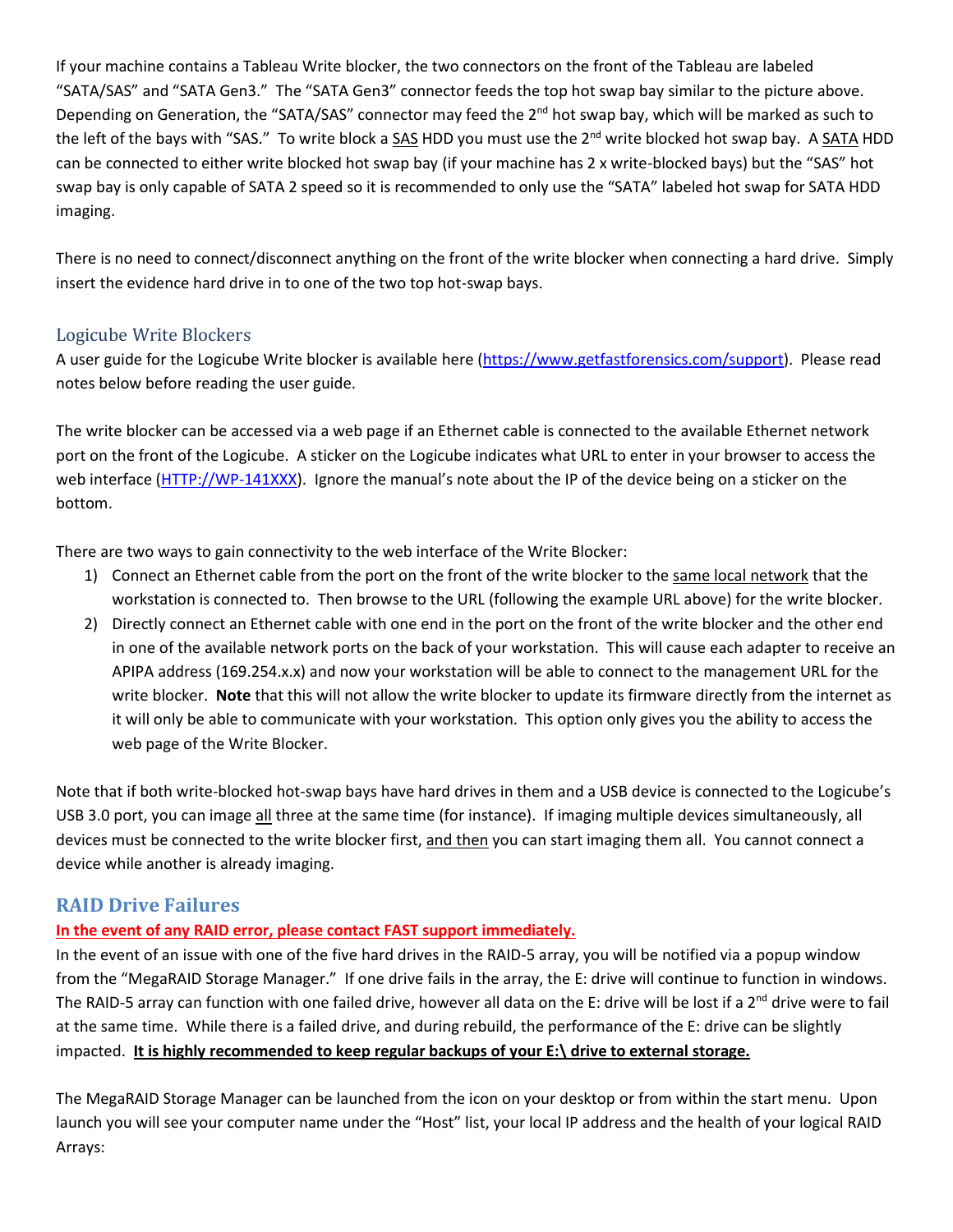

Double click your host and you will be presented with a login screen. The username is **fast** and the password remains blank. Click **Login**.

|                 |       | Enter User Name & Password | $\mathbf{x}$                                    |           |  |
|-----------------|-------|----------------------------|-------------------------------------------------|-----------|--|
| Remote servers: |       |                            |                                                 |           |  |
| Host            | IP Ad |                            |                                                 | Health    |  |
| 160318FDLE01    | 172.1 |                            | <b>Avago</b>                                    | O Optimal |  |
|                 |       | Server:                    | 172.19.19.138                                   |           |  |
|                 |       |                            | Use your Operating System's login username<br>0 |           |  |
|                 |       | User Name:                 | and password to login the MSM server<br>fast    |           |  |
|                 |       |                            |                                                 |           |  |
|                 |       | Password:                  |                                                 |           |  |
|                 |       | Login Mode:                | <b>Full Access</b><br>$\overline{\phantom{a}}$  |           |  |
|                 |       |                            | Cancel<br>Login                                 |           |  |
|                 |       |                            |                                                 |           |  |
|                 |       |                            |                                                 |           |  |
|                 |       |                            |                                                 |           |  |

# After login you are presented a dashboard with overall health of your RAID system, as well as the logs:<br>IntegrikalD Storage Manager and II



Click the **Logical** tab at the top to see your RAID Volume(s) and drives:

[Information, 0]

2016-03-25, 08:11:54